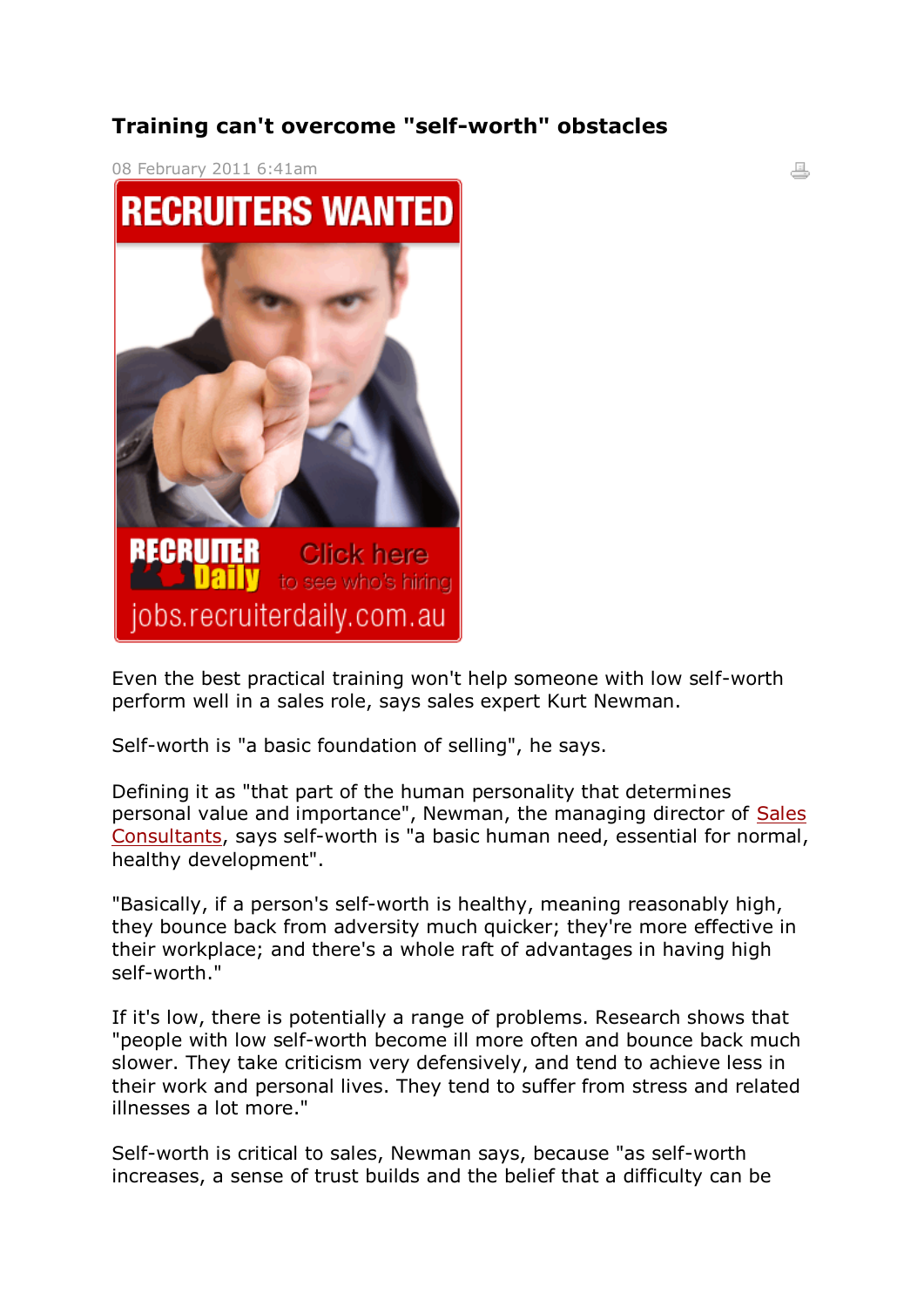overcome magnifies".

Conversely, "when self-worth decreases, confidence drops and so does the certainty of success, in direct proportion. Employees with low selfworth expect to be rejected. So, developing and maintaining a high level of self-worth is imperative to the success of a salesperson and rates well above the need for training and development as a priority".

Too often, Newman says, managers confuse poor results - caused by low self-worth - with a need for training and development.

"Managers think it's a training problem; the sales person doesn't know how to qualify, or close the sale, so 'let's send them off to training'.

"But companies can spend all the money in the world [on training]; it still won't make any difference to a person with low self-worth because they believe they don't have the ability to do it."

## **Identify and act on self-worth issues**

A person with low self-worth gives him- or herself away with both verbal and non-verbal cues, Newman says.

Poor posture and eye contact are two key signals, and managers should also listen out for expressions such as "I always have difficulty with this client", or "I'm always poor at closing the sale".

(A person with high self-worth, on the other hand, is easy to spot due to their good body language, firm handshake, and good voice projection and vocal tone.)

The most valuable thing a manager can do to combat moments of low self-worth in a recruiter is encourage them not to take rejections and setbacks personally, Newman says.

"[They need to] take it as a professional rebuttal, a professional rejection. That's a very good start, and if they're still affected greatly, look into why, and figure out what it is.

"Don't take rejection personally; it's not a personal attack."

When signs of low self-worth persist, managers should coach and mentor staff to "assist them through some thinking that impacts on their performance".